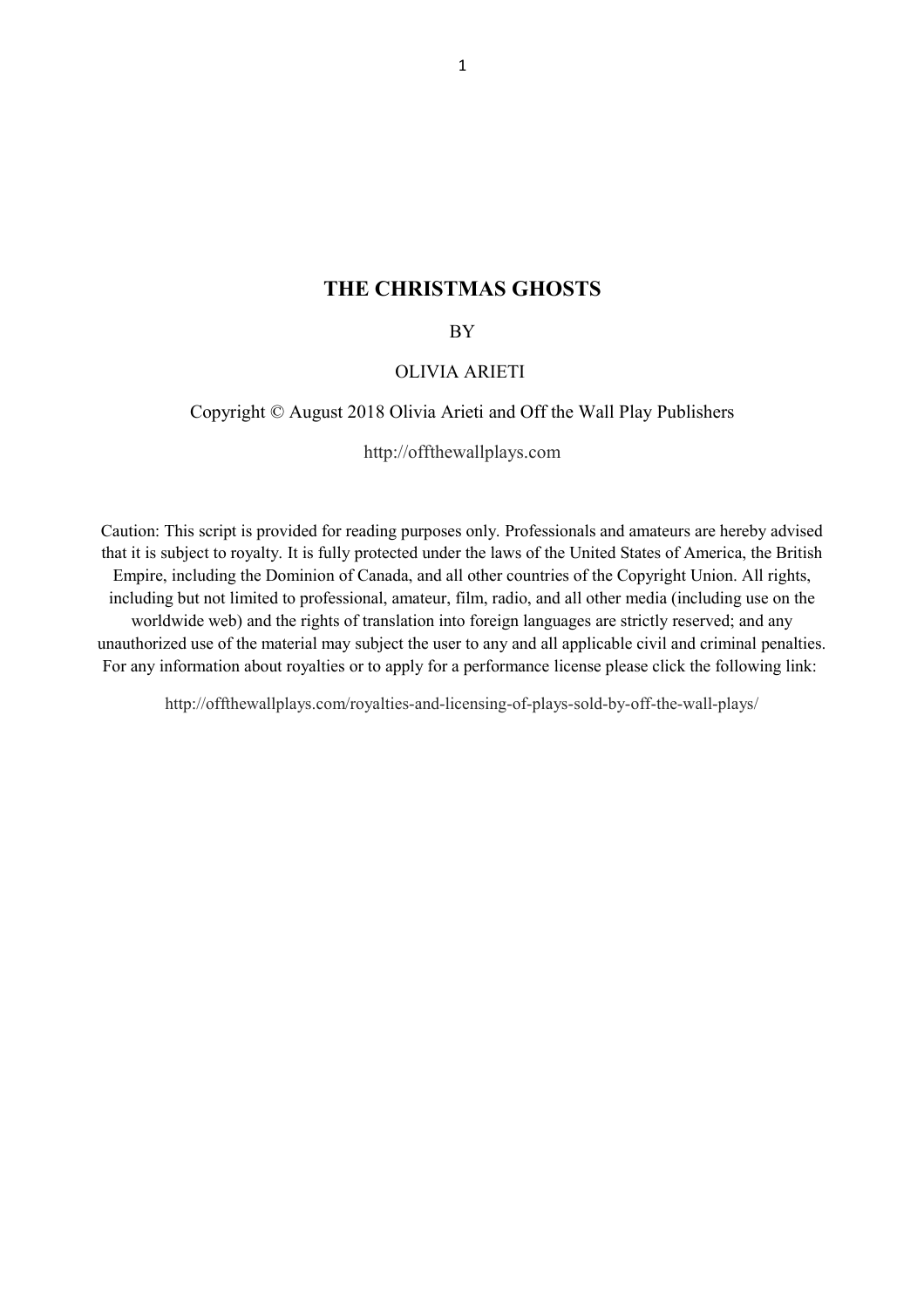# THE CHRISTMAS GHOSTS

### SYNOPSIS:

Cell phones with creepy ringtones have made the ghosts of Christmas Past, Present and Future's job easier; they no longer have to fly their clients around and can display the bad guys' past, present and future in an instant. That's exactly what they do when Bill and Joe cross their path. Driven by the same intent they had with old Scrooge, the spirits help them to become better fellows and to keep Christmas in the most generous and honest way there is.

(Speaking Cast: 2 females, 2 males, 6 either, 10 total cast)

### **CHARACTERS**

THE GHOST OF CHRISTMAS PAST THE GHOST OF CHRISTMAS PRESENT THE GHOST OF CHRISTMAS FUTURE BILL A bank employee JOE A clerk MRS. HOPE A Charity worker MRS. BARNET A Charity worker THREE CAROLLERS

The street.

SETTING

TIME

The present. Christmas Eve.

DURATION

12 minutes.

### PROPERTIES:

1. Cell phones with bell ringtones (Ghosts)

2. Selfie stick (Future)

- 3. Lanterns, a cup (Carollers)
- 4. A briefcase, a cell phone (Bill)
- 5. A cell phone, banknotes (Joe)
- 6. Cards (Mrs. Barnet)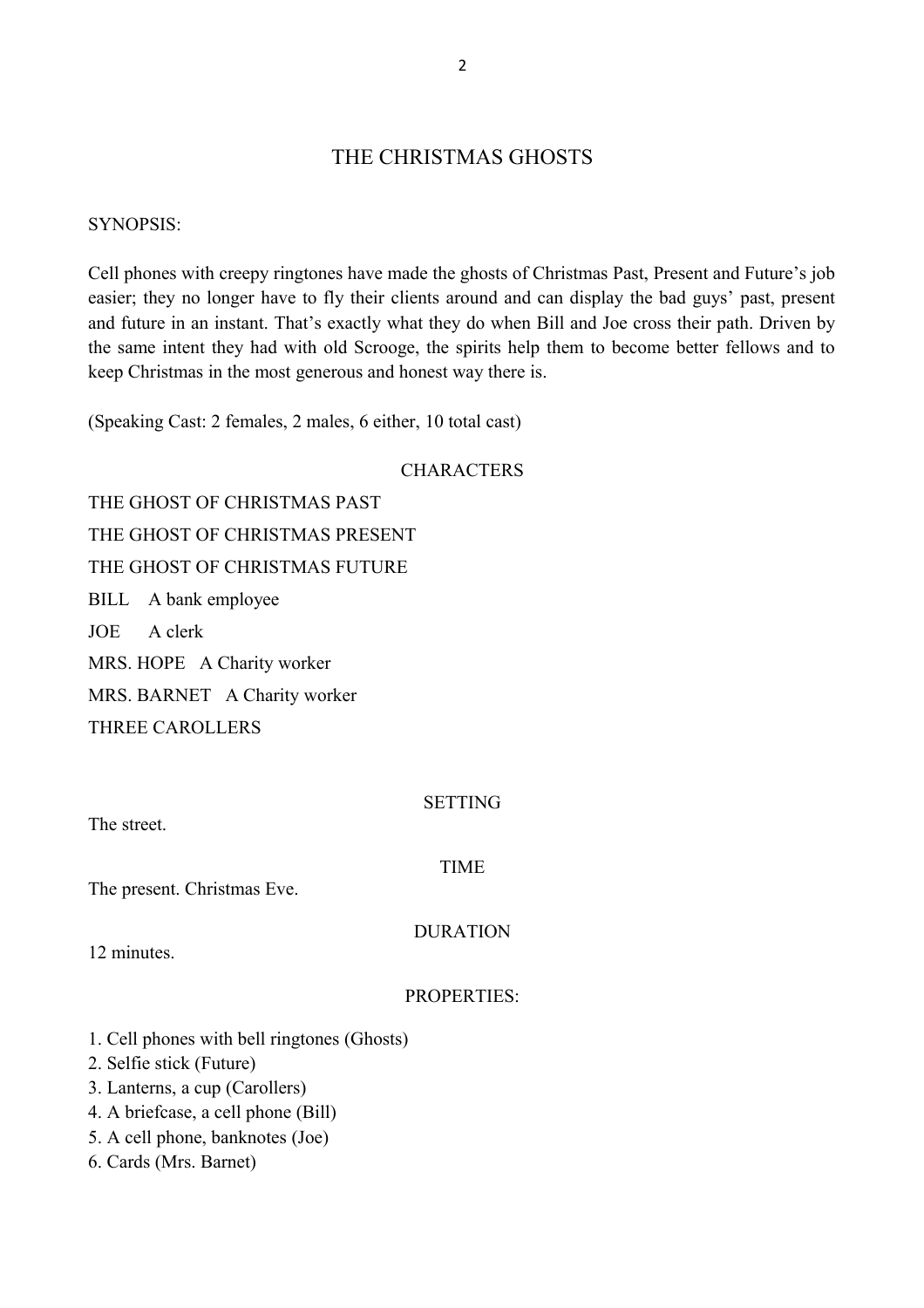AT RISE: (*PAST, PRESENT enter right checking their cell phones*. *FUTURE enters left hurriedly*.)

FUTURE:No wretched soul yet?

PRESENT: (*Shakes his head*.) Nope.

PAST: We did a pretty good job with old Scrooge.

PRESENT: You bet. The stingy guy surely learnt his lesson.

PAST: Good old times when a few howls were enough to scare you out of your skin.

FUTURE: Well, we have our cell phones now.

PRESENT: Less scary, but far more incisive.

FUTURE: Indeed; past, present and future displayed in an instant.

PRESENT: And no need to fly the blokes around anymore.

(*MRS. HOPE, MRS. BARNET enter*.)

PAST: So here are our Charity workers. Bless you, ladies.

MRS. HOPE: I'm afraid blessings won't be enough to feed the poor, my dear Spirits.

MRS. BARNET: (*Sighs*.) Folks have become so meagre lately, no one willing to give or share any longer.

MRS. HOPE: Just now a gentleman has treated us very rudely only for asking him a small contribution.

FUTURE: That's bad, Mrs. Hope, but we must go on being trustful.

MRS. BARNET: That's why we're still here.

PRESENT: Same for us.

MRS. HOPE: Better go on with our quest, Mrs. Barnet; it's Christmas Eve and miracles can still happen.

MRS. BARNET: Sure, but first let me leave our friends here a few cards, (*Hands GHOSTS the cards*.) just in case you bump into some generous soul.

MRS. HOPE:There's also a link for online donations.

PRESENT: Be sure we won't forget to hand them out.

(*MRS. HOPE, MRS. BARNET exit*.)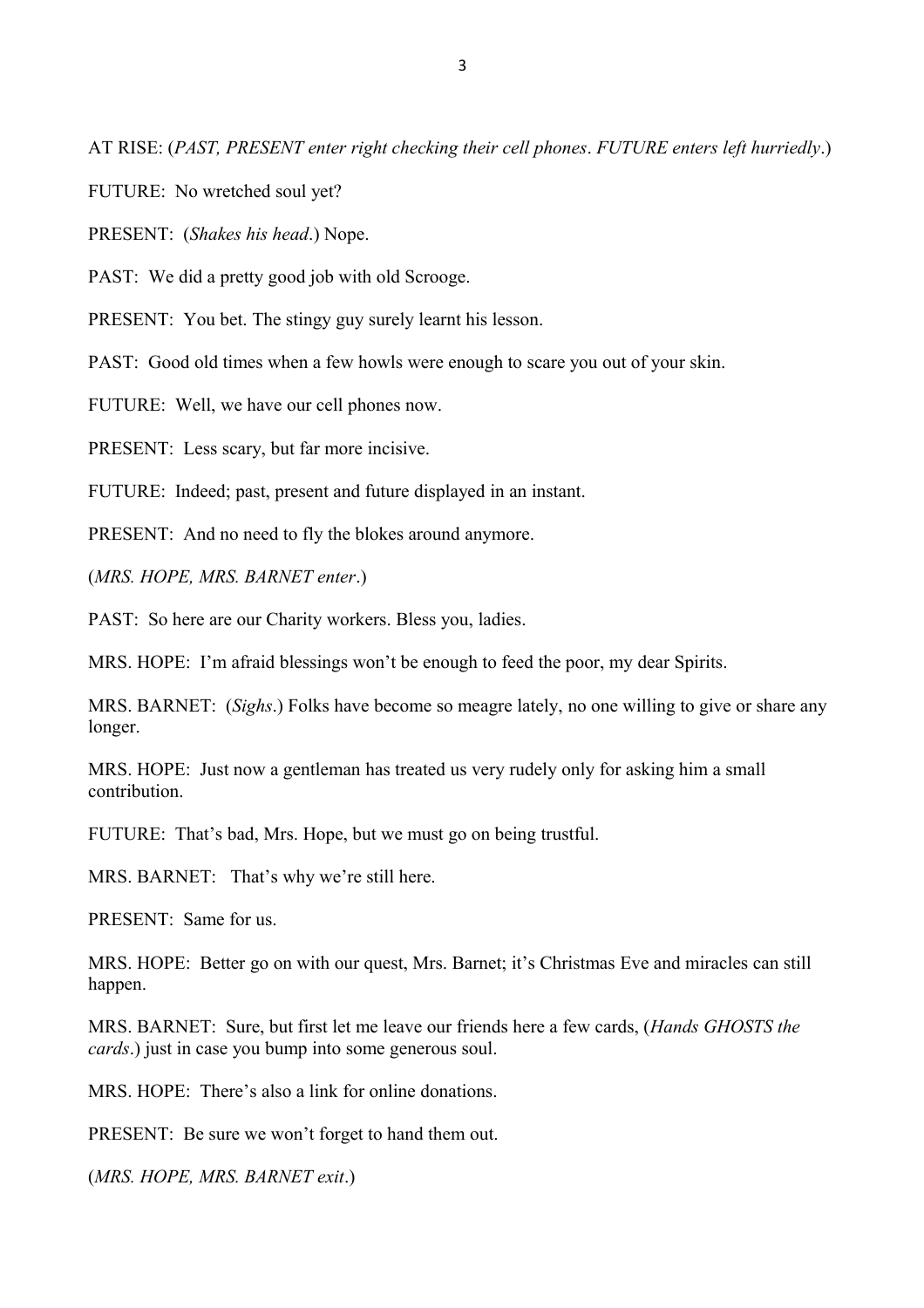**(***FUTURE's cell rings***.)**

FUTURE: (*Checks it*.) Hey, guys, we've got a guest coming up our way. Have a look here.

PRESENT: Keep in mind that we have to grasp his attention fast and strike his heart at once.

PAST: What about giving him one of our scariest rings?

FUTURE: (*Chuckles*.) A good start for sure.

(*GHOSTS move upstage. BILL enters, has the briefcase, looks around as if afraid of being seen. His phone rings loudly with a grave bell ringtone*.)

BILL: (*Checks his phone*.) Say, what eerie tone is this?

(*GHOSTS move towards him*.)

PRESENT: Hey, Sir, we'd like to have a word or two with you.

BILL: Who... who are you, gentlemen?

PAST: (*Coarse laughter*.) Who are we? He dares to ask!

PRESENT: (*Gravely*.) We are the ghosts of Christmas Past, Present and Future, man.

BILL: (*Laughs nervously*.) I thought Halloween was over.

PAST: Halloween is, but not Christmas.

FUTURE: What's in that case of yours?

PRESENT: Cash, perhaps?

BILL: Just a few bills.

PAST: Slipped out of the bank's safe, huh?

PRESENT: (*Hints at the case*.) I reckon that money belongs to the savers who trusted you.

BILL: How do you know?

FUTURE: (*Takes out his phone*.) Look here, it's all in this video.

BILL: Bah, nothing but a silly trick. (*Harshly*.) And now, if you excuse me, I'm a bit in a hurry. (*Is about to leave*.)

FUTURE: (*Grabs his arm. Hollers*.) Have a look I said!

BILL: Good grief, that's me!